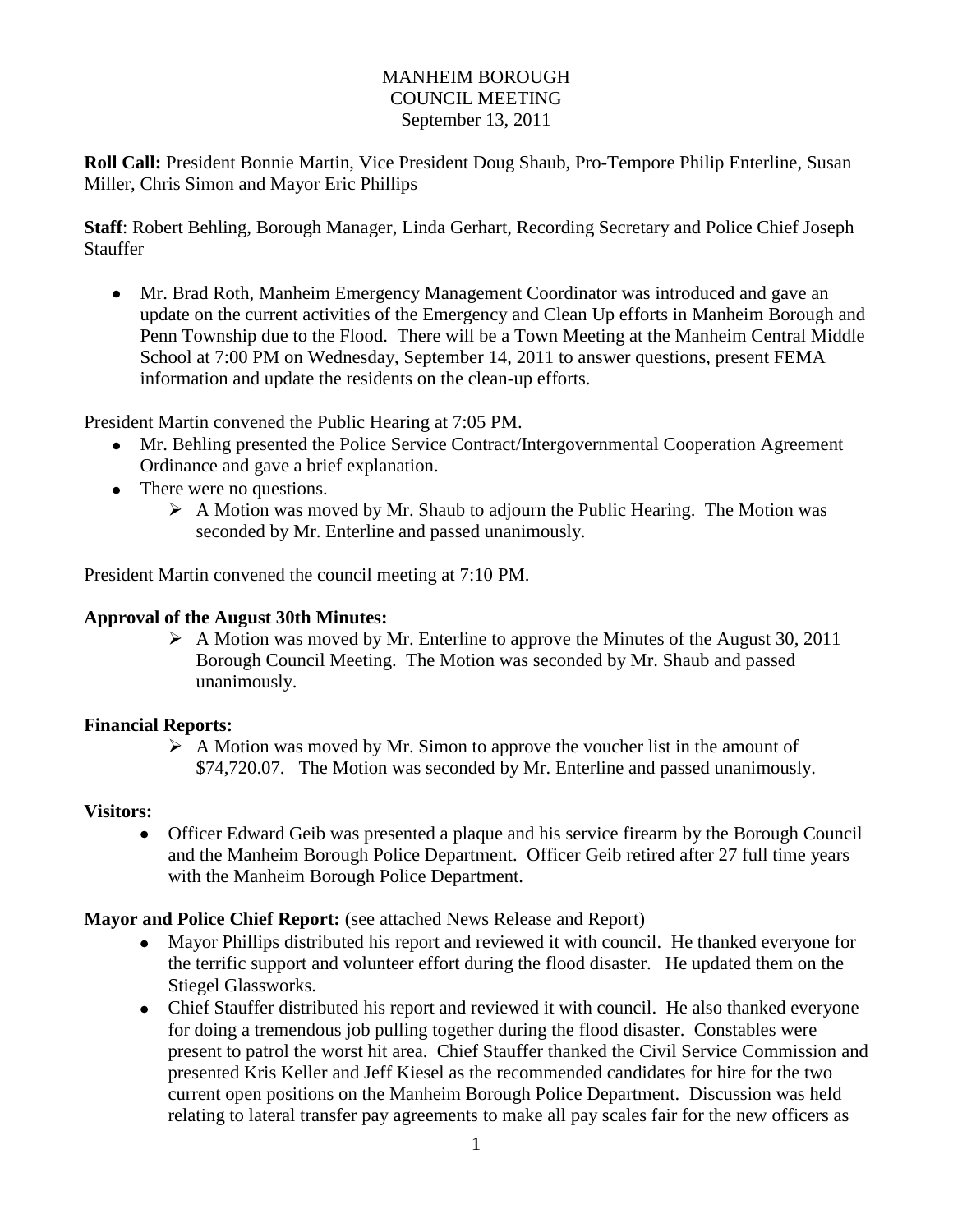well as the officers currently employed by the Manheim Borough Police Department. Chief Stauffer also presented; Jason Smith, Cordell Yoder and Steven Ludman as the recommended candidates for hire to fill the 3 positions that will become available January 1, 2012 on the Manheim Borough Police Department.

- $\triangleright$  A Motion was moved by Mr. Shaub to approve the recommended candidates Kris Keller and Jeff Kiesel for hire for the two current open positions on the Manheim Borough Police Department. The Motion was seconded by Mr. Enterline and passed unanimously.
- $\triangleright$  Motion was moved by Mr. Shaub adjust the salaries for the two newest officers currently employed by the Manheim Borough Police Department to keep the pay scale fair. The Motion was seconded by Mr. Enterline and passed unanimously.
- $\triangleright$  Motion was moved by Mr. Shaub to approve the recommended candidates Jason Smith, Cordell Yoder and Steven Ludman for hire to fill the 3 positions that will become available January 1, 2012. The Motion was seconded by Mr. Enterline and passed unanimously

# **Borough Managers Report:**

- Mr. Behling distributed his Borough Manager Report and reviewed it with council.
- The final draft of the Linear Park plan will be reviewed at the Planning Commission Meeting on October 17<sup>th</sup>.
- The effects of Tropical Storm Lee on the borough were discussed and they were handled well by the Street Department and Fire Company. The Public Works Facility was not flooded.
- The alternative options for the handling of services now offered by the Humane League are currently being reviewed.
- Council was updated on the current street construction schedules.
- It was noted that Kraft Bags are now available for pick up at the Public Works Facility.

### **New Business:**

- Ordinance #625 Intergovernmental Cooperation Agreement Ordinance with Rapho Township was presented for approval.
	- $\triangleright$  Motion was moved by Mr. Enterline to approve Ordinance #625 Intergovernmental Cooperation Agreement Ordinance. The Motion was seconded by Mr. Shaub and passed unanimously with the following Roll Call Vote.

Bonnie Martin – yes Doug Shaub – yes Phil Enterline – yes Susan Miller – yes Chris Simon – yes

## **Old Business:**

- Mr. Behling gave an update on Ordinance #624 Act 32 Tax Ordinance which is being  $\bullet$ advertised with other boroughs in Lancaster County for adoption. There will be no additional burden on the small business owner for additional paperwork if council would approve this ordinance.
	- $\triangleright$  A Motion was moved by Mr. Simon to adopt Ordinance #624 Act 32 Tax Ordinance. The Motion was seconded by Mr. Enterline and passed with a vote of 4 to 1. Mr. Enterline voted nay.
- The Authority will be looking at their billing for the time during the flood for possible adjustments.